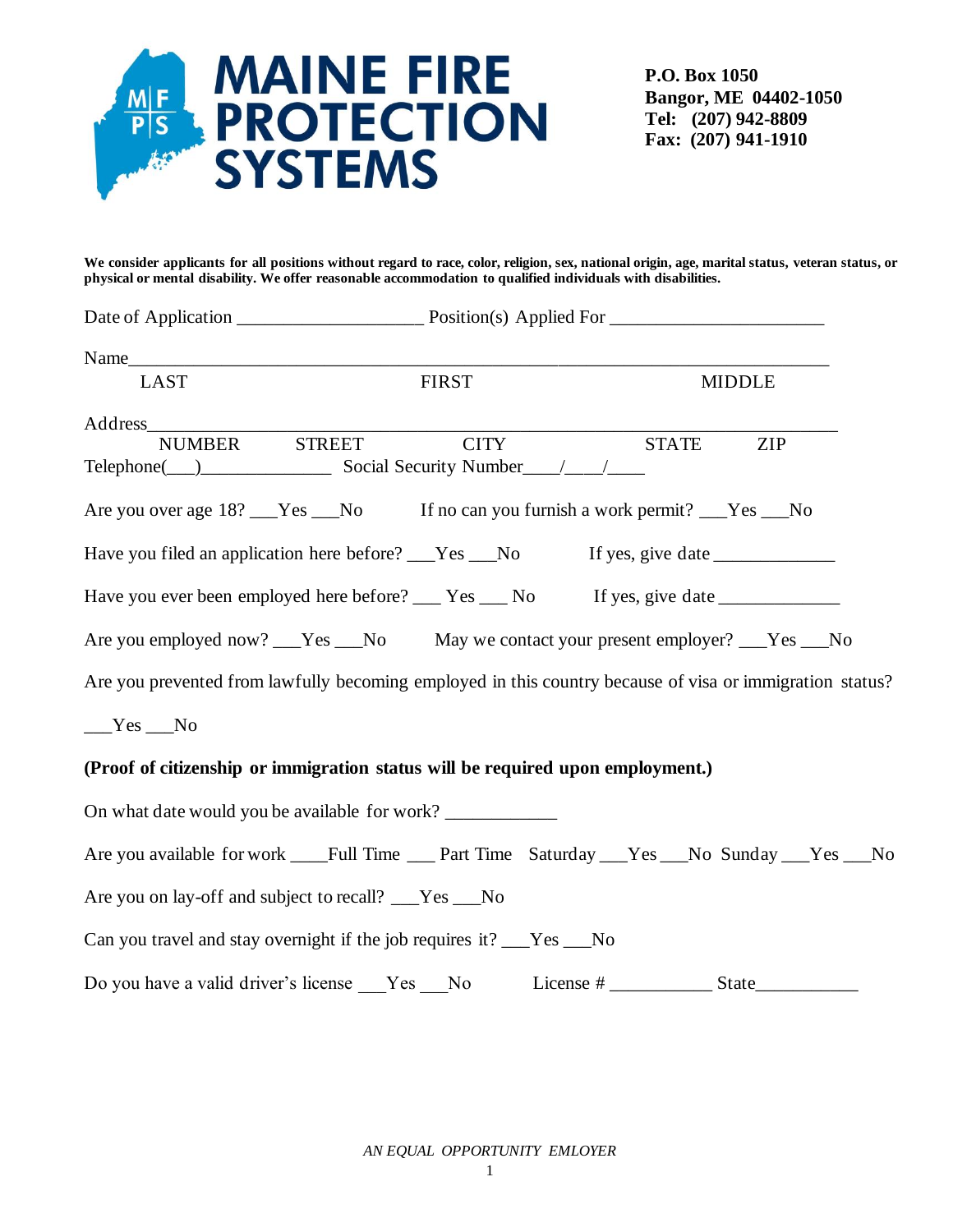- (a) Have you ever been convicted of a crime? \_\_\_Yes \_\_\_No (Conviction will not necessarily disqualify applicant from employment)
- (b) Have you ever had a civil court judgment entered against you (other than divorce) or against a business you owned? Yes No
- (c) Have you ever been denied unemployment due to misconduct? \_\_\_Yes \_\_\_No
- (d) Have you ever been involuntarily terminated, or asked to resign, from any job? \_\_\_Yes \_\_\_No

## **If you answered Yes to (a), (b), (c) or (d), please explain on the back of this page.**

Are you a veteran of the U.S. Military?  $Yes$  No If yes, what branch?

List professional, trade, business, or civil activities, licenses or offices held. **(You may exclude memberships which would reveal sex, race, religion, national origin, age ancestry, disability, union affiliation or other protected status.)**

**\_\_\_\_\_\_\_\_\_\_\_\_\_\_\_\_\_\_\_\_\_\_\_\_\_\_\_\_\_\_\_\_\_\_\_\_\_\_\_\_\_\_\_\_\_\_\_\_\_\_\_\_\_\_\_\_\_\_\_\_\_\_\_\_\_\_\_\_\_\_\_\_\_\_\_\_\_\_\_\_\_\_\_\_\_\_\_**

**\_\_\_\_\_\_\_\_\_\_\_\_\_\_\_\_\_\_\_\_\_\_\_\_\_\_\_\_\_\_\_\_\_\_\_\_\_\_\_\_\_\_\_\_\_\_\_\_\_\_\_\_\_\_\_\_\_\_\_\_\_\_\_\_\_\_\_\_\_\_\_\_\_\_\_\_\_\_\_\_\_\_\_\_\_\_\_**

**\_\_\_\_\_\_\_\_\_\_\_\_\_\_\_\_\_\_\_\_\_\_\_\_\_\_\_\_\_\_\_\_\_\_\_\_\_\_\_\_\_\_\_\_\_\_\_\_\_\_\_\_\_\_\_\_\_\_\_\_\_\_\_\_\_\_\_\_\_\_\_\_\_\_\_\_\_\_\_\_\_\_\_\_\_\_\_**

Give name, address and telephone number of three references who are not related to you and not previous employers. (If references listed below would know you by another name, please indicate.)

\_\_\_\_\_\_\_\_\_\_\_\_\_\_\_\_\_\_\_\_\_\_\_\_\_\_\_\_\_\_\_\_\_\_\_\_\_\_\_\_\_\_\_\_\_\_\_\_\_\_\_\_\_\_\_\_\_\_\_\_\_\_\_\_\_\_\_\_\_\_\_\_\_\_\_\_\_\_\_\_\_\_\_\_\_\_\_

\_\_\_\_\_\_\_\_\_\_\_\_\_\_\_\_\_\_\_\_\_\_\_\_\_\_\_\_\_\_\_\_\_\_\_\_\_\_\_\_\_\_\_\_\_\_\_\_\_\_\_\_\_\_\_\_\_\_\_\_\_\_\_\_\_\_\_\_\_\_\_\_\_\_\_\_\_\_\_\_\_\_\_\_\_\_\_

\_\_\_\_\_\_\_\_\_\_\_\_\_\_\_\_\_\_\_\_\_\_\_\_\_\_\_\_\_\_\_\_\_\_\_\_\_\_\_\_\_\_\_\_\_\_\_\_\_\_\_\_\_\_\_\_\_\_\_\_\_\_\_\_\_\_\_\_\_\_\_\_\_\_\_\_\_\_\_\_\_\_\_\_\_\_\_

| Do you have any relatives (by blood or marriage) employed here? ___ Yes ___ No |  |  |  |  |
|--------------------------------------------------------------------------------|--|--|--|--|
| If yes, name? $\_\_$                                                           |  |  |  |  |
| Do you have any experience in pipe fitting? The Yes No                         |  |  |  |  |
| Specifically sprinkler systems? ___ Yes ___ No                                 |  |  |  |  |
| Do you have any problems working with heights? ___ Yes ___ No                  |  |  |  |  |
| AN EQUAL OPPORTUNITY EMPLOYER                                                  |  |  |  |  |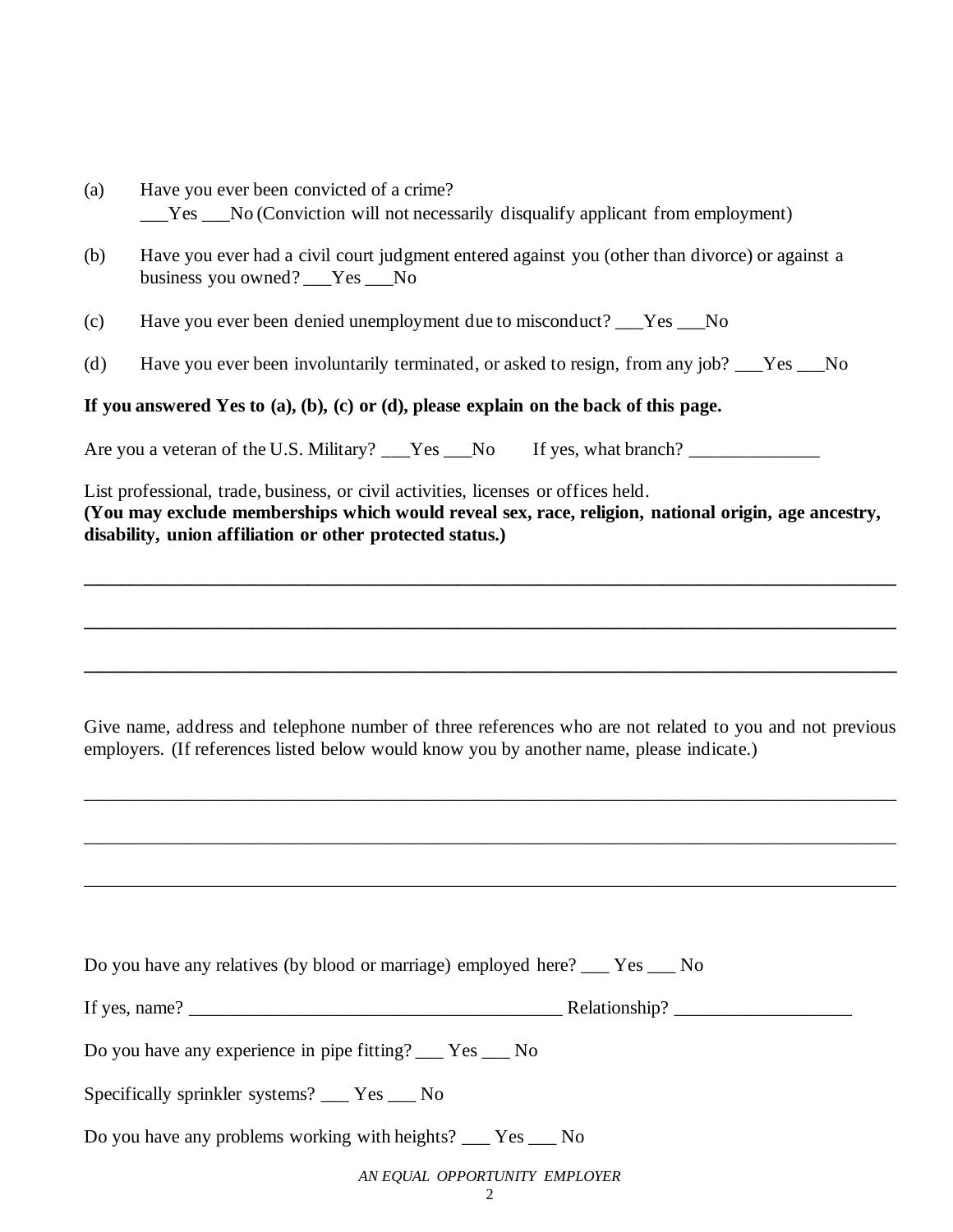Starting with your present or, if you are currently unemployed, your last job, list all employers during the fifteen years or your last three employers, whichever period is longer. **Do not omit any employer or requested information within this period.** If past employers would know you by another name, please indicate. (If you need additional space, please continue on the back of this page.)

| $\begin{array}{c} \begin{array}{c} \begin{array}{c} \end{array}\\ \begin{array}{c} \end{array}\\ \begin{array}{c} \end{array}\\ \begin{array}{c} \end{array}\\ \begin{array}{c} \end{array}\\ \begin{array}{c} \end{array}\\ \begin{array}{c} \end{array}\\ \begin{array}{c} \end{array}\\ \begin{array}{c} \end{array}\\ \begin{array}{c} \end{array}\\ \begin{array}{c} \end{array}\\ \begin{array}{c} \end{array}\\ \begin{array}{c} \end{array}\\ \begin{array}{c} \end{array}\\ \begin{array}{c} \end{array}\\ \begin{array}{c} \end{array}\\ \begin{array}{c} \end{array}\\ \begin$ | $From$ $T_0$                                                                                                                                                                                                                                                                                                                                                                                                                                                   |  |  |
|-------------------------------------------------------------------------------------------------------------------------------------------------------------------------------------------------------------------------------------------------------------------------------------------------------------------------------------------------------------------------------------------------------------------------------------------------------------------------------------------------------------------------------------------------------------------------------------------|----------------------------------------------------------------------------------------------------------------------------------------------------------------------------------------------------------------------------------------------------------------------------------------------------------------------------------------------------------------------------------------------------------------------------------------------------------------|--|--|
|                                                                                                                                                                                                                                                                                                                                                                                                                                                                                                                                                                                           | TELEPHONE DATES EMPLOYED                                                                                                                                                                                                                                                                                                                                                                                                                                       |  |  |
|                                                                                                                                                                                                                                                                                                                                                                                                                                                                                                                                                                                           | <b>WORK PERFORMED</b>                                                                                                                                                                                                                                                                                                                                                                                                                                          |  |  |
|                                                                                                                                                                                                                                                                                                                                                                                                                                                                                                                                                                                           |                                                                                                                                                                                                                                                                                                                                                                                                                                                                |  |  |
| <b>HOURLY RATE/SALARY</b>                                                                                                                                                                                                                                                                                                                                                                                                                                                                                                                                                                 |                                                                                                                                                                                                                                                                                                                                                                                                                                                                |  |  |
|                                                                                                                                                                                                                                                                                                                                                                                                                                                                                                                                                                                           | <b>REASON FOR LEAVING</b>                                                                                                                                                                                                                                                                                                                                                                                                                                      |  |  |
|                                                                                                                                                                                                                                                                                                                                                                                                                                                                                                                                                                                           |                                                                                                                                                                                                                                                                                                                                                                                                                                                                |  |  |
|                                                                                                                                                                                                                                                                                                                                                                                                                                                                                                                                                                                           |                                                                                                                                                                                                                                                                                                                                                                                                                                                                |  |  |
|                                                                                                                                                                                                                                                                                                                                                                                                                                                                                                                                                                                           | <b>WORK PERFORMED</b>                                                                                                                                                                                                                                                                                                                                                                                                                                          |  |  |
|                                                                                                                                                                                                                                                                                                                                                                                                                                                                                                                                                                                           |                                                                                                                                                                                                                                                                                                                                                                                                                                                                |  |  |
| <b>HOURLY RATE/SALARY</b>                                                                                                                                                                                                                                                                                                                                                                                                                                                                                                                                                                 |                                                                                                                                                                                                                                                                                                                                                                                                                                                                |  |  |
|                                                                                                                                                                                                                                                                                                                                                                                                                                                                                                                                                                                           | <b>REASON FOR LEAVING</b>                                                                                                                                                                                                                                                                                                                                                                                                                                      |  |  |
|                                                                                                                                                                                                                                                                                                                                                                                                                                                                                                                                                                                           |                                                                                                                                                                                                                                                                                                                                                                                                                                                                |  |  |
|                                                                                                                                                                                                                                                                                                                                                                                                                                                                                                                                                                                           |                                                                                                                                                                                                                                                                                                                                                                                                                                                                |  |  |
|                                                                                                                                                                                                                                                                                                                                                                                                                                                                                                                                                                                           | <b>WORK PERFORMED</b>                                                                                                                                                                                                                                                                                                                                                                                                                                          |  |  |
|                                                                                                                                                                                                                                                                                                                                                                                                                                                                                                                                                                                           |                                                                                                                                                                                                                                                                                                                                                                                                                                                                |  |  |
| <b>SUPERVISOR'S NAME</b><br><b>HOURLY RATE/SALARY</b>                                                                                                                                                                                                                                                                                                                                                                                                                                                                                                                                     |                                                                                                                                                                                                                                                                                                                                                                                                                                                                |  |  |
|                                                                                                                                                                                                                                                                                                                                                                                                                                                                                                                                                                                           | <b>REASON FOR LEAVING</b>                                                                                                                                                                                                                                                                                                                                                                                                                                      |  |  |
|                                                                                                                                                                                                                                                                                                                                                                                                                                                                                                                                                                                           | $\begin{tabular}{ccccc} 3. & & & & & & & & & & & & \text{From} & \text{To} & \text{or} & \text{or} & \text{or} & \text{or} & \text{or} & \text{or} & \text{or} & \text{or} & \text{or} & \text{or} & \text{or} & \text{or} & \text{or} & \text{or} & \text{or} & \text{or} & \text{or} & \text{or} & \text{or} & \text{or} & \text{or} & \text{or} & \text{or} & \text{or} & \text{or} & \text{or} & \text{or} & \text{or} & \text{or} & \text{or} & \text{or$ |  |  |

*AN EQUAL OPPORTUNITY EMPLOYER*